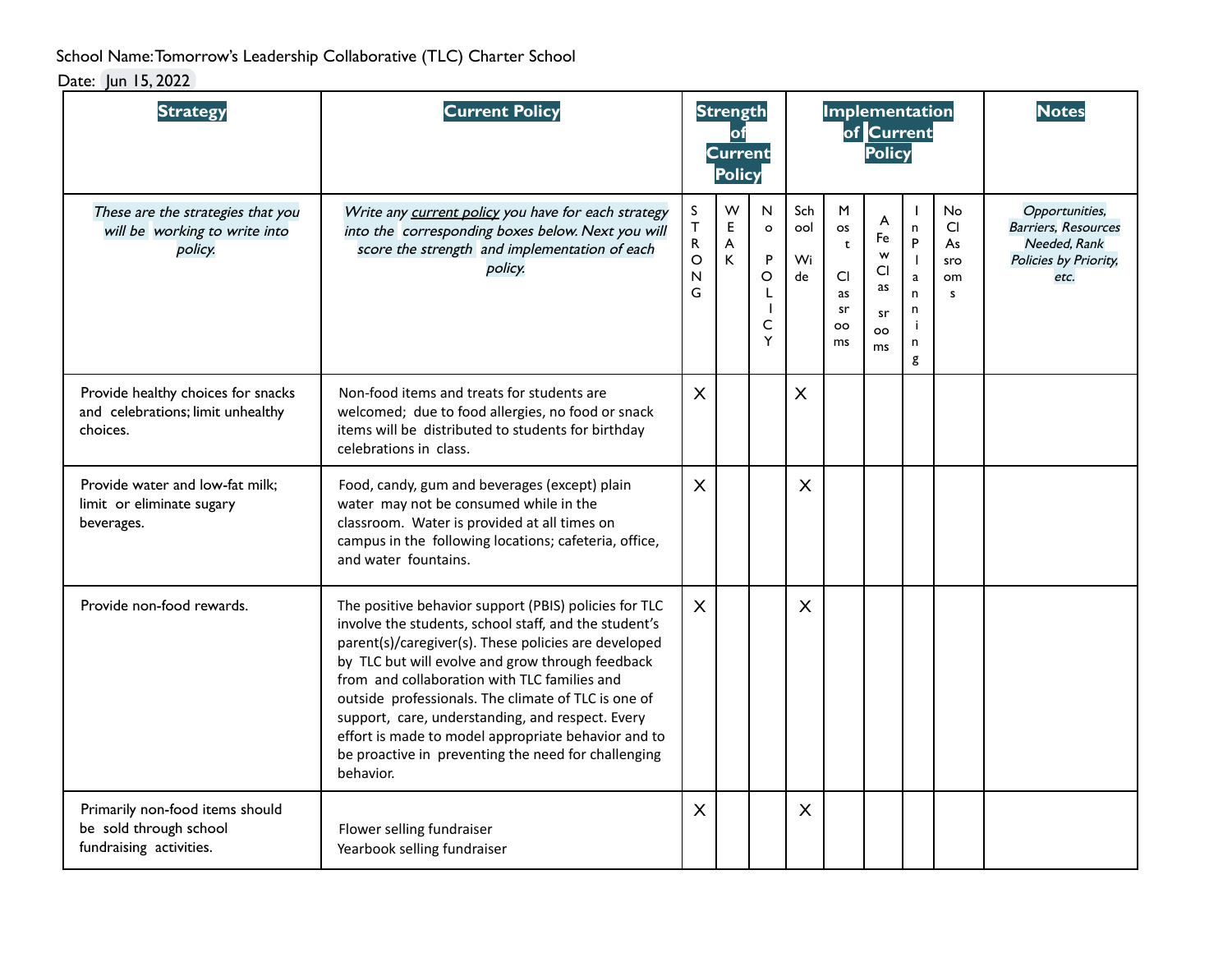| Provide opportunities for children<br>to get physical activity every day.                                             | We provide 40-minute lunch/recess and 20<br>minutes morning recess for grades 1-5 and an<br>additional 40 minutes of recess for TK& K.<br>Additionally, all students are given 40 minutes a<br>week of dance and another 40 minutes a week for<br>P.E. | $\times$ |  | X |  |  |  |
|-----------------------------------------------------------------------------------------------------------------------|--------------------------------------------------------------------------------------------------------------------------------------------------------------------------------------------------------------------------------------------------------|----------|--|---|--|--|--|
| The school demonstrates a<br>commitment to neither deny nor<br>require physical activity as a means<br>of punishment. | The climate of TLC is one of support, care,<br>understanding, and respect. Every effort is made<br>to model appropriate behavior and to be<br>proactive in preventing the need for challenging<br>behavior.                                            | X        |  | X |  |  |  |

| Limit recreational screen time.<br>(School based screen time) | TLC does not offer recreational screen time but<br>does offer it for breaks and rewards for positive<br>behavior of students with IEPS/504 plans. |  |  |  |  |  |
|---------------------------------------------------------------|---------------------------------------------------------------------------------------------------------------------------------------------------|--|--|--|--|--|
|                                                               |                                                                                                                                                   |  |  |  |  |  |

## Tomorrow's Leadership Collaborative (TLC) Charter School

## School Name:

## Date: Jun 15, 2022

| <b>Strategy</b>                                                                 | <b>Current Policy</b>                                                                                                                                                |                            | <b>Strength</b><br><b>Current</b><br><b>Policy</b> |                                             |                        |                                        | Implementation<br>of Current<br><b>Policy</b> |                                                       |                                                            | <b>Notes</b>                                                                        |
|---------------------------------------------------------------------------------|----------------------------------------------------------------------------------------------------------------------------------------------------------------------|----------------------------|----------------------------------------------------|---------------------------------------------|------------------------|----------------------------------------|-----------------------------------------------|-------------------------------------------------------|------------------------------------------------------------|-------------------------------------------------------------------------------------|
| List additional strategies that you<br>will be working to write into<br>policy. | Write any current policy you have for each strategy<br>into the corresponding boxes below. Next you will<br>score the strength and implementation of each<br>policy. | S<br>Т<br>R<br>O<br>N<br>G | W<br>Е<br>A<br>K                                   | N<br>$\circ$<br>P<br>O<br>◡<br>$\checkmark$ | Sch<br>ool<br>Wid<br>e | Mo<br>st<br>C1<br>as<br>sro<br>om<br>s | A<br>Fe<br>w<br>CI<br>as<br>sro<br>om<br>э    | n<br>P<br>a<br>$\mathsf{n}$<br>n<br>$\mathsf{n}$<br>g | N<br>$\circ$<br>C<br>A<br>s<br>s<br>$\circ$<br>o<br>m<br>S | Opportunities, Barriers,<br>Resources Needed,<br>Rank Policies by<br>Priority, etc. |